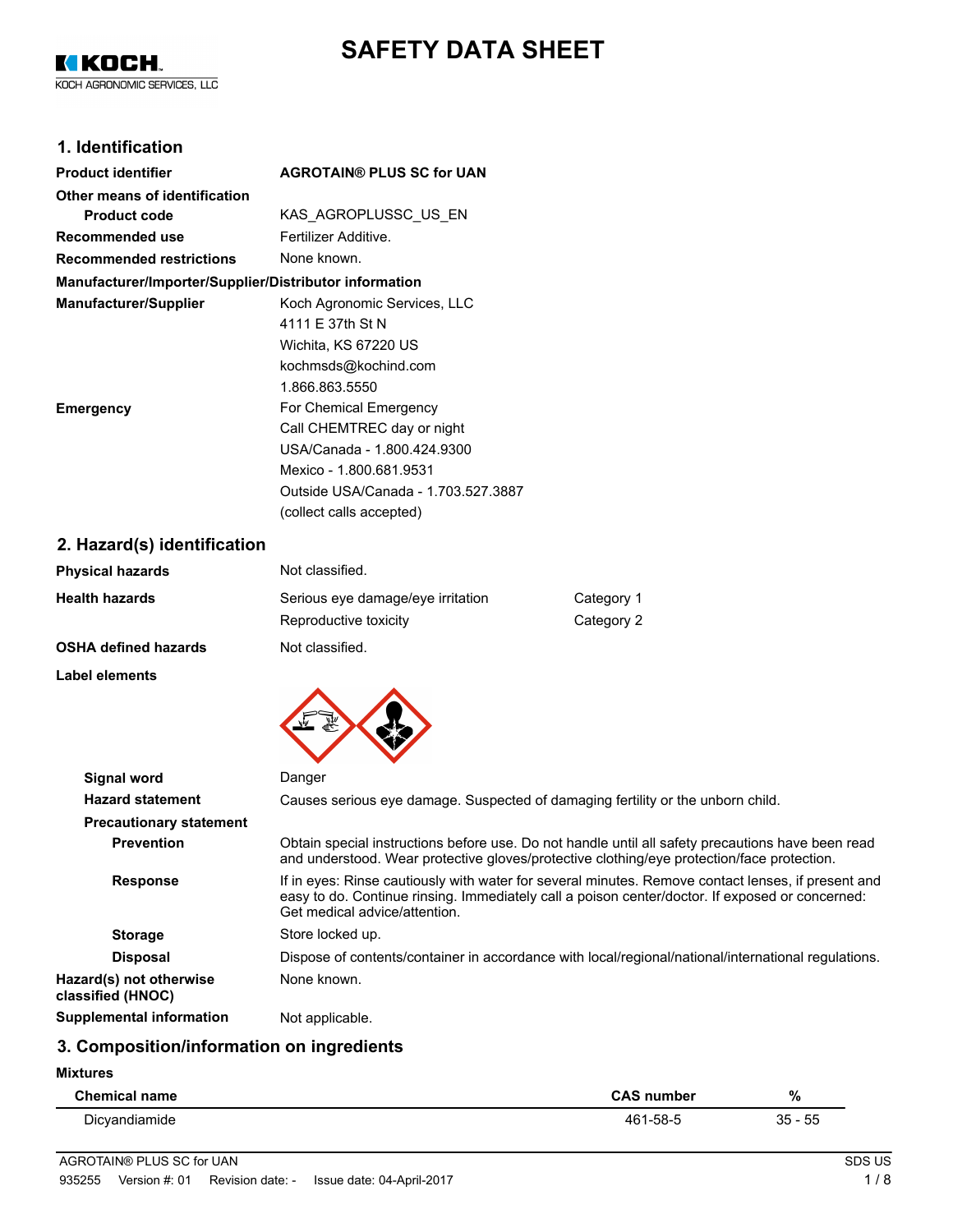| Water                                                                        |                                                                                                                                                                                                                                                                                                                                           | 7789-20-0   | $20 - 40$  |
|------------------------------------------------------------------------------|-------------------------------------------------------------------------------------------------------------------------------------------------------------------------------------------------------------------------------------------------------------------------------------------------------------------------------------------|-------------|------------|
| Urea                                                                         |                                                                                                                                                                                                                                                                                                                                           | $57-13-6$   | $15 - 35$  |
| N-(n-butyl)-thiophosphoric<br>triamide                                       |                                                                                                                                                                                                                                                                                                                                           | 94317-64-3  | $1 - 5$    |
| Non-hazardous dye                                                            |                                                                                                                                                                                                                                                                                                                                           | Proprietary | < 1        |
| Xanthan gum                                                                  |                                                                                                                                                                                                                                                                                                                                           | 11138-66-2  | ${}_{0.5}$ |
| <b>Composition comments</b>                                                  | All concentrations are in percent by weight unless ingredient is a gas. Gas concentrations are in<br>percent by volume.<br>This Safety Data Sheet is not a guarantee of product specification or NPK value(s). NPK content is<br>on specified sales orders, customer invoices, or product specification sheets obtained from<br>supplier. |             |            |
| 4. First-aid measures                                                        |                                                                                                                                                                                                                                                                                                                                           |             |            |
| <b>Inhalation</b>                                                            | Move person to fresh air. If the affected person is not breathing, apply artificial respiration. Get<br>medical attention immediately.                                                                                                                                                                                                    |             |            |
| <b>Skin contact</b>                                                          | Immediately flush skin with plenty of water. Get medical attention if irritation develops and persists.                                                                                                                                                                                                                                   |             |            |
| Eye contact                                                                  | Immediately flush eyes with plenty of water for at least 15 minutes. Get medical attention<br>immediately.                                                                                                                                                                                                                                |             |            |
| Ingestion                                                                    | Rinse mouth thoroughly. Drink 1 or 2 glasses of water. Do not induce vomiting without advice from<br>poison control center. If vomiting occurs, keep head low so that stomach content doesn't get into<br>the lungs. Get medical attention.                                                                                               |             |            |
| <b>Most important</b><br>symptoms/effects, acute and<br>delayed              | Risk of serious damage to eyes. Mild skin irritation. Suspected of damaging fertility or the unborn<br>child.                                                                                                                                                                                                                             |             |            |
| Indication of immediate<br>medical attention and special<br>treatment needed | Treat symptomatically. The effects might be delayed.                                                                                                                                                                                                                                                                                      |             |            |
| <b>General information</b>                                                   | Ensure that medical personnel are aware of the material(s) involved, and take precautions to<br>protect themselves.                                                                                                                                                                                                                       |             |            |
| 5. Fire-fighting measures                                                    |                                                                                                                                                                                                                                                                                                                                           |             |            |
| Suitable extinguishing media                                                 | Water fog. Water spray. Carbon dioxide (CO2). Foam.                                                                                                                                                                                                                                                                                       |             |            |
| Unsuitable extinguishing<br>media                                            | Do not use water jet as an extinguisher, as this will spread the fire.                                                                                                                                                                                                                                                                    |             |            |
| Specific hazards arising from<br>the chemical                                | Fire may produce irritating, corrosive and/or toxic gases.                                                                                                                                                                                                                                                                                |             |            |
| Special protective equipment<br>and precautions for firefighters             | Selection of respiratory protection for firefighting: follow the general fire precautions indicated in<br>the workplace. Self-contained breathing apparatus and full protective clothing should be worn<br>when fighting chemical fires.                                                                                                  |             |            |
| <b>Fire fighting</b><br>equipment/instructions                               | Use standard firefighting procedures and consider the hazards of other involved materials. Cool<br>material exposed to heat with water spray and remove it if no risk is involved.                                                                                                                                                        |             |            |
| <b>General fire hazards</b>                                                  | The product is not flammable.                                                                                                                                                                                                                                                                                                             |             |            |
| 6. Accidental release measures                                               |                                                                                                                                                                                                                                                                                                                                           |             |            |
| Personal precautions,<br>protective equipment and<br>emergency procedures    | Avoid inhalation of vapors/spray and contact with skin and eyes. Ensure adequate ventilation.<br>Wear suitable protective clothing. For personal protection, see section 8 of the SDS.                                                                                                                                                    |             |            |
| <b>Methods and materials for</b><br>containment and cleaning up              | Large Spills: Stop the flow of material, if this is without risk. Dike the spilled material, where this is<br>possible. Absorb in vermiculite, dry sand or earth and place into containers. After removal flush<br>contaminated area thoroughly with water.                                                                               |             |            |
|                                                                              | Small Spills: Wipe up with absorbent material (e.g. cloth, fleece). Clean surface thoroughly to<br>remove residual contamination.                                                                                                                                                                                                         |             |            |
|                                                                              | Never return spills to original containers for re-use. For waste disposal, see Section 13 of the SDS.                                                                                                                                                                                                                                     |             |            |
| <b>Environmental precautions</b>                                             | Prevent further leakage or spillage if safe to do so. Do not contaminate water. Do not allow to enter<br>drains, sewers or watercourses.                                                                                                                                                                                                  |             |            |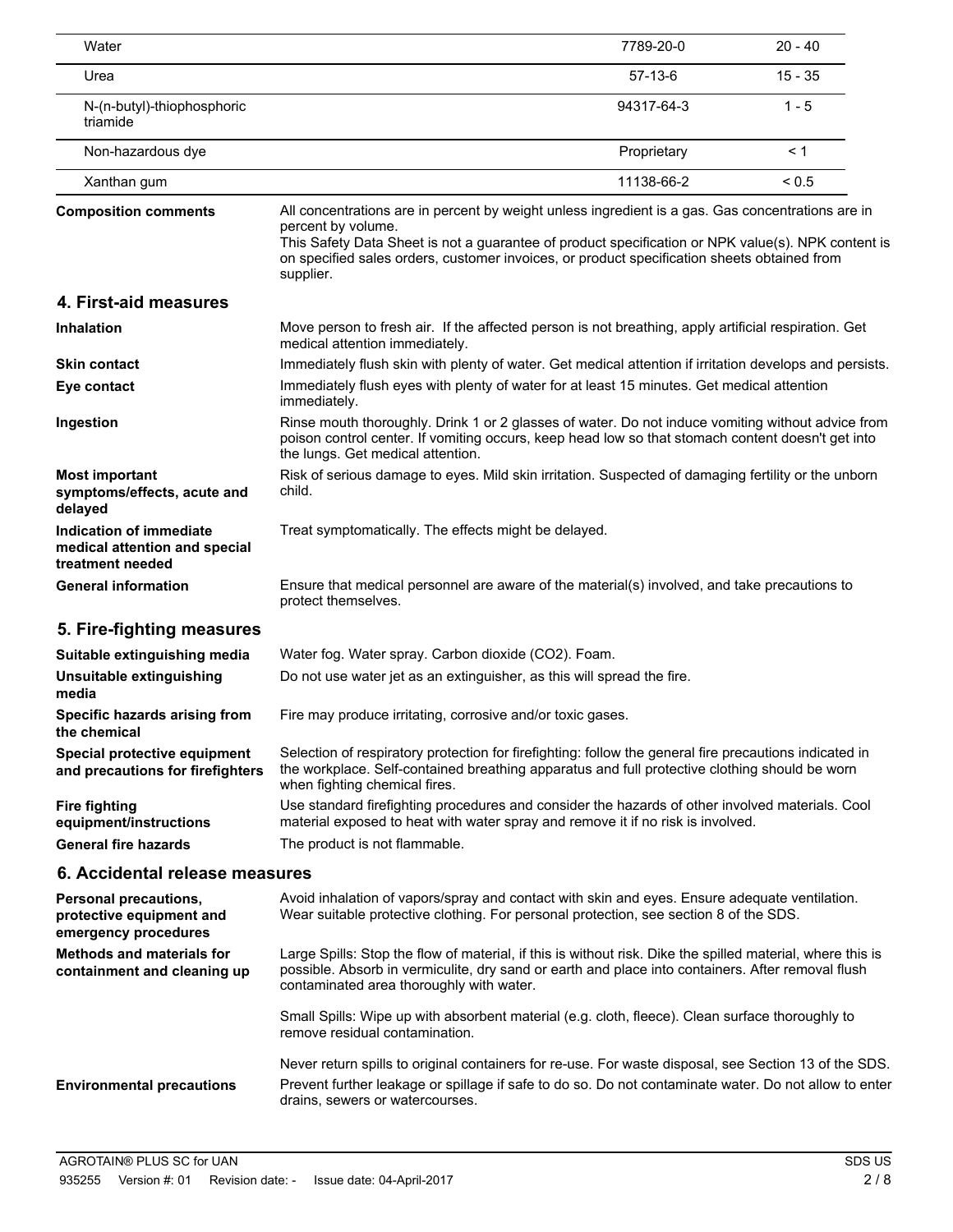## **7. Handling and storage**

**Precautions for safe handling**

**Conditions for safe storage, including any incompatibilities** Avoid inhalation of vapors/spray and contact with skin and eyes. Use with adequate ventilation. Observe good industrial hygiene practices.

Keep container tightly closed. Store in a cool, dry, well-ventilated place. Store away from incompatible materials. Long term storage at temperatures above 100°F (36°C), and long term storage of opened containers, will cause the product to degrade. As the product degrades, it can release harmful gases. Store below 100°F (36°C) and use opened containers within 30 days. Always use oldest stock first.

## **8. Exposure controls/personal protection**

#### **Occupational exposure limits**

#### **US. Workplace Environmental Exposure Level (WEEL) Guides**

| <b>Components</b>                        | Type                                                                                                                                                                                                                                                                                                                                                                                                                                                                                                                                                                                                                                     | Value    | Form               |
|------------------------------------------|------------------------------------------------------------------------------------------------------------------------------------------------------------------------------------------------------------------------------------------------------------------------------------------------------------------------------------------------------------------------------------------------------------------------------------------------------------------------------------------------------------------------------------------------------------------------------------------------------------------------------------------|----------|--------------------|
| Urea (CAS 57-13-6)                       | <b>TWA</b>                                                                                                                                                                                                                                                                                                                                                                                                                                                                                                                                                                                                                               | 10 mg/m3 | Total particulate. |
| <b>Biological limit values</b>           | No biological exposure limits noted for the ingredient(s).                                                                                                                                                                                                                                                                                                                                                                                                                                                                                                                                                                               |          |                    |
| Appropriate engineering<br>controls      | Provide adequate general and local exhaust ventilation. Observe Occupational Exposure Limits<br>and minimize the risk of inhalation of vapors and spray mist. Provide eyewash station.                                                                                                                                                                                                                                                                                                                                                                                                                                                   |          |                    |
|                                          | Individual protection measures, such as personal protective equipment                                                                                                                                                                                                                                                                                                                                                                                                                                                                                                                                                                    |          |                    |
| <b>Eye/face protection</b>               | Chemical goggles are recommended.                                                                                                                                                                                                                                                                                                                                                                                                                                                                                                                                                                                                        |          |                    |
| <b>Skin protection</b>                   |                                                                                                                                                                                                                                                                                                                                                                                                                                                                                                                                                                                                                                          |          |                    |
| <b>Hand protection</b>                   | Risk of contact: Wear protective gloves. Suitable gloves can be recommended by the glove<br>supplier.                                                                                                                                                                                                                                                                                                                                                                                                                                                                                                                                    |          |                    |
| <b>Skin protection</b>                   |                                                                                                                                                                                                                                                                                                                                                                                                                                                                                                                                                                                                                                          |          |                    |
| Other                                    | Chemical resistant clothing is recommended.                                                                                                                                                                                                                                                                                                                                                                                                                                                                                                                                                                                              |          |                    |
| <b>Respiratory protection</b>            | If engineering controls do not maintain airborne concentrations below recommended exposure<br>limits (where applicable) or to an acceptable level (in countries where exposure limits have not<br>been established), an approved respirator must be worn. Wear air supplied respiratory protection if<br>exposure concentrations are unknown. In case of inadequate ventilation or risk of inhalation of<br>mist, use suitable respiratory equipment with particle filter. In the United States of America, if<br>respirators are used, a program should be instituted to assure compliance with OSHA 29 CFR<br>1910.134 and ANSI 788.2. |          |                    |
| <b>Thermal hazards</b>                   | Wear appropriate thermal protective clothing, when necessary.                                                                                                                                                                                                                                                                                                                                                                                                                                                                                                                                                                            |          |                    |
| <b>General hygiene</b><br>considerations | Always observe good personal hygiene measures, such as washing after handling the material<br>and before eating, drinking, and/or smoking. Routinely wash work clothing and protective<br>equipment to remove contaminants. Handle in accordance with good industrial hygiene and safety<br>practice.                                                                                                                                                                                                                                                                                                                                    |          |                    |

## **9. Physical and chemical properties**

| Appearance                                   |                                     |
|----------------------------------------------|-------------------------------------|
| <b>Physical state</b>                        | Liquid.                             |
| <b>Form</b>                                  | Liquid suspension                   |
| Color                                        | Blue.                               |
| Odor                                         | Slight ammonia odor.                |
| Odor threshold                               | Not available.                      |
| рH                                           | 8.7 (10% aqueous soln.)/8.85 (neat) |
| Melting point/freezing point                 | Not available.                      |
| Initial boiling point and boiling<br>range   | Not available.                      |
| <b>Flash point</b>                           | Not available.                      |
| <b>Evaporation rate</b>                      | Not available.                      |
| Flammability (solid, gas)                    | Not applicable.                     |
| Upper/lower flammability or explosive limits |                                     |
| <b>Flammability limit - lower</b><br>$(\%)$  | Not available.                      |
| <b>Flammability limit - upper</b><br>(%)     | Not available.                      |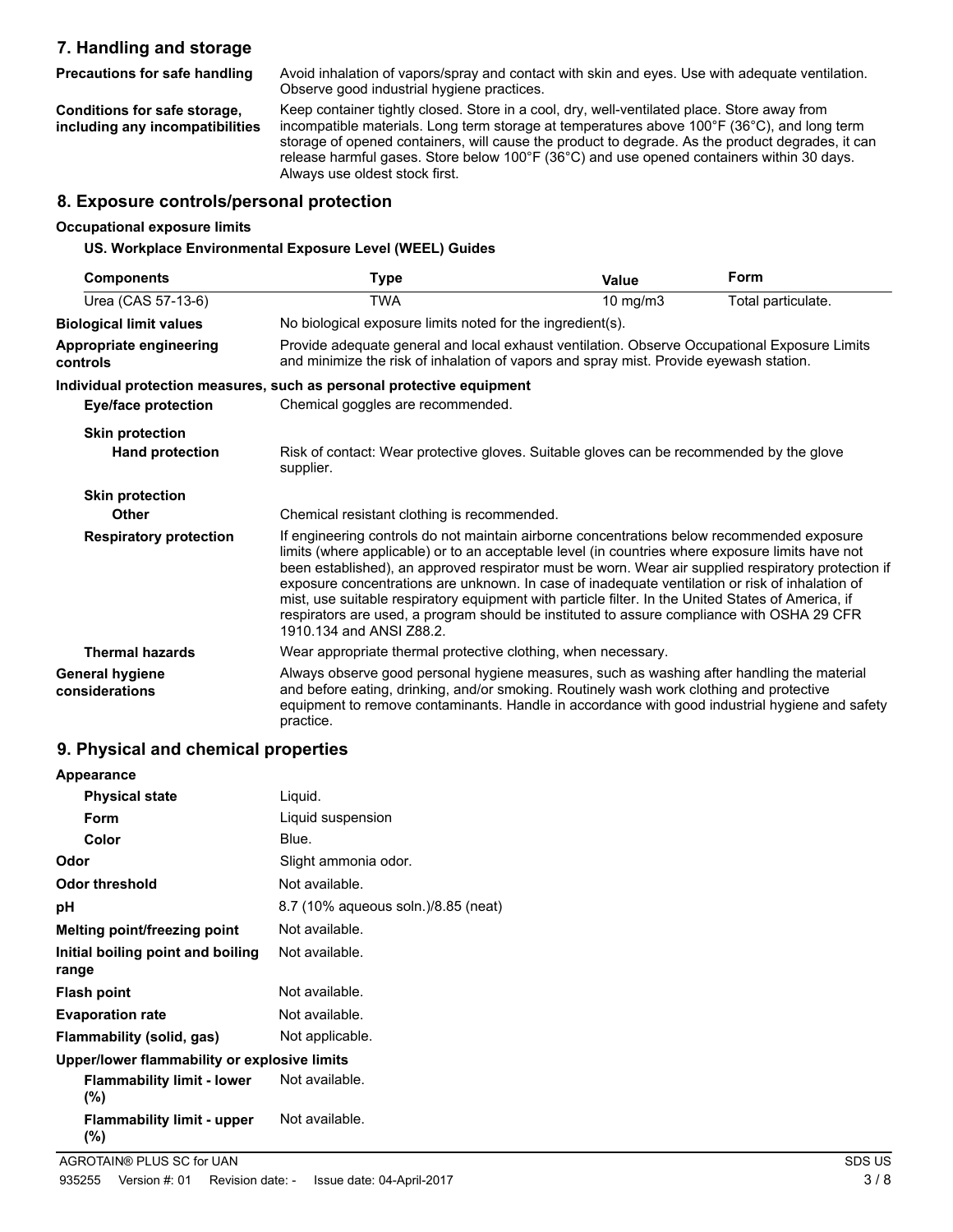| Explosive limit - lower (%)                       | Not available.                                                                                |
|---------------------------------------------------|-----------------------------------------------------------------------------------------------|
| Explosive limit - upper (%)                       | Not available.                                                                                |
| Vapor pressure                                    | Not available.                                                                                |
| Vapor density                                     | Not available.                                                                                |
| <b>Relative density</b>                           | Not available.                                                                                |
| Solubility(ies)                                   |                                                                                               |
| Solubility (water)                                | Not available.                                                                                |
| <b>Partition coefficient</b><br>(n-octanol/water) | Not available.                                                                                |
| <b>Auto-ignition temperature</b>                  | Not available.                                                                                |
| <b>Decomposition temperature</b>                  | Not available.                                                                                |
| <b>Viscosity</b>                                  | Not available.                                                                                |
| <b>Other information</b>                          |                                                                                               |
| <b>Explosive properties</b>                       | Not explosive.                                                                                |
| <b>Oxidizing properties</b>                       | Not oxidizing.                                                                                |
| 10. Stability and reactivity                      |                                                                                               |
| <b>Reactivity</b>                                 | The product is stable and non-reactive under normal conditions of use, storage and transport. |
| <b>Chemical stability</b>                         | Stable under normal temperature conditions.                                                   |
| <b>Possibility of hazardous</b><br>reactions      | Hazardous polymerization does not occur.                                                      |

| 1 949 879 19                               |                                                                                                             |
|--------------------------------------------|-------------------------------------------------------------------------------------------------------------|
| <b>Conditions to avoid</b>                 | Extreme temperatures.                                                                                       |
| Incompatible materials                     | Acids. Strong reducing agents. Strong oxidizing agents.                                                     |
| <b>Hazardous decomposition</b><br>products | Ammonia. Butyl amide. Phosphoric acid. During combustion: Carbon oxides. Nitrogen oxides.<br>Sulfur oxides. |

## **11. Toxicological information**

## **Information on likely routes of exposure**

| <b>Inhalation</b>                                                                  | Vapors and spray mist may irritate throat and respiratory system and cause coughing.                          |
|------------------------------------------------------------------------------------|---------------------------------------------------------------------------------------------------------------|
| <b>Skin contact</b>                                                                | Prolonged skin contact may cause irritation.                                                                  |
| Eye contact                                                                        | Causes serious eye damage.                                                                                    |
| Ingestion                                                                          | May cause discomfort if swallowed.                                                                            |
| Symptoms related to the<br>physical, chemical and<br>toxicological characteristics | Risk of serious damage to eyes. Mild skin irritation. Suspected of damaging fertility or the unborn<br>child. |

## **Information on toxicological effects**

Acute toxicity **May cause discomfort if swallowed.** 

| <b>Components</b>            | <b>Species</b>                                       | <b>Test Results</b>    |
|------------------------------|------------------------------------------------------|------------------------|
| Dicyandiamide (CAS 461-58-5) |                                                      |                        |
| <b>Acute</b>                 |                                                      |                        |
| <b>Dermal</b>                |                                                      |                        |
| LD50                         | New Zealand white rabbit                             | > 2000 mg/kg, 24 hours |
| <b>Inhalation</b>            |                                                      |                        |
| <b>LC50</b>                  | Wistar rat                                           | > 259 mg/m3, 4 hours   |
| Oral                         |                                                      |                        |
| LD50                         | Wistar rat                                           | > 10000 mg/kg          |
|                              |                                                      | > 7000 mg/kg           |
|                              | N-(n-butyl)-thiophosphoric triamide (CAS 94317-64-3) |                        |
| <b>Acute</b>                 |                                                      |                        |
| <b>Dermal</b>                |                                                      |                        |
| LD <sub>50</sub>             | Rabbit                                               | > 2000 mg/kg           |
|                              |                                                      |                        |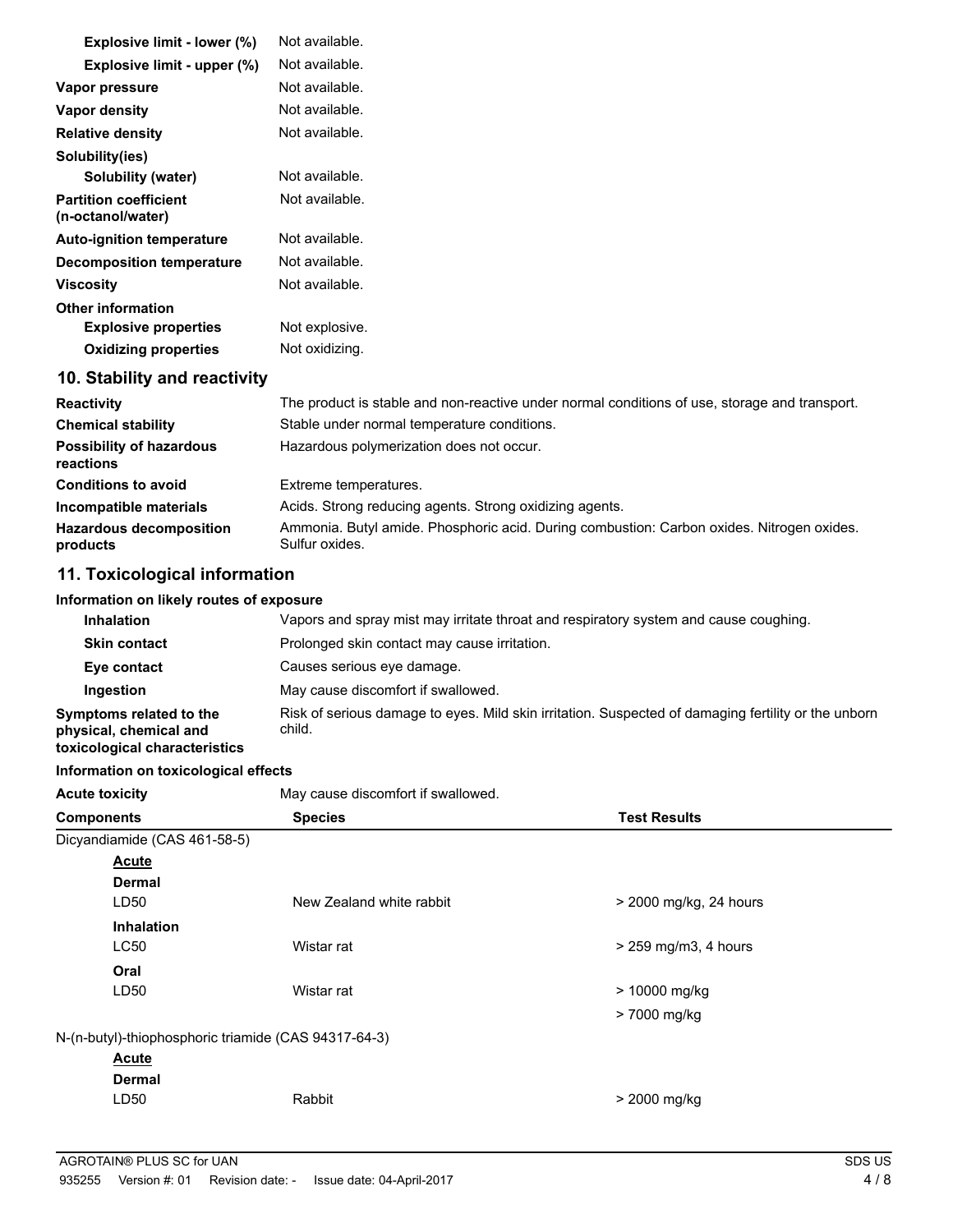| <b>Components</b>                                      | <b>Species</b>                                                                  | <b>Test Results</b>   |
|--------------------------------------------------------|---------------------------------------------------------------------------------|-----------------------|
| <b>Inhalation</b>                                      |                                                                                 |                       |
| <b>LC50</b>                                            | Wistar rat                                                                      | $> 2.1$ mg/l, 4 hours |
| Oral                                                   |                                                                                 |                       |
| LD50                                                   | Wistar rat                                                                      | > 2000 mg/kg          |
| Urea (CAS 57-13-6)                                     |                                                                                 |                       |
| <b>Acute</b>                                           |                                                                                 |                       |
| Oral                                                   |                                                                                 |                       |
| LD50                                                   | Rat                                                                             | 14300 mg/kg           |
| <b>Skin corrosion/irritation</b>                       | Prolonged exposure may cause skin irritation.                                   |                       |
| Serious eye damage/eye<br>irritation                   | Causes serious eye damage.                                                      |                       |
| Respiratory or skin sensitization                      |                                                                                 |                       |
| <b>Respiratory sensitization</b>                       | No data available.                                                              |                       |
| <b>Skin sensitization</b>                              | No data available.                                                              |                       |
| <b>Germ cell mutagenicity</b>                          | No data available.                                                              |                       |
| Carcinogenicity                                        | This product is not considered to be a carcinogen by IARC, ACGIH, NTP, or OSHA. |                       |
| IARC Monographs. Overall Evaluation of Carcinogenicity |                                                                                 |                       |
| Not listed.                                            |                                                                                 |                       |
| <b>NTP Report on Carcinogens</b>                       |                                                                                 |                       |
| Not listed.                                            |                                                                                 |                       |
| Not regulated.                                         | OSHA Specifically Regulated Substances (29 CFR 1910.1001-1050)                  |                       |
| <b>Reproductive toxicity</b>                           | Suspected of damaging fertility or the unborn child.                            |                       |
| Specific target organ toxicity -<br>single exposure    | No data available.                                                              |                       |
| Specific target organ toxicity -<br>repeated exposure  | No data available.                                                              |                       |
| <b>Aspiration hazard</b>                               | Not available.                                                                  |                       |
| <b>Chronic effects</b>                                 | Prolonged exposure may cause chronic effects.                                   |                       |
| <b>Further information</b>                             | No other specific acute or chronic health impact noted.                         |                       |
| 12. Ecological information                             |                                                                                 |                       |

## **12. Ecological information**

**Ecotoxicity**

The product is not classified as environmentally hazardous. However, this does not exclude the possibility that large or frequent spills can have a harmful or damaging effect on the environment.

| <b>Components</b>                                    |             | <b>Species</b>                                                | <b>Test Results</b>   |
|------------------------------------------------------|-------------|---------------------------------------------------------------|-----------------------|
| Dicyandiamide (CAS 461-58-5)                         |             |                                                               |                       |
| <b>Aquatic</b>                                       |             |                                                               |                       |
| Acute                                                |             |                                                               |                       |
| Algae                                                | EC50        | Selenastrum capricornutum<br>(Pseudokirchnerella subcapitata) | $2.04$ g/l, 4 days    |
| Crustacea                                            | EC50        | Daphnia magna                                                 | > 3177 mg/l, 48 hours |
| Fish                                                 | <b>LC50</b> | Lepomis macrochirus                                           | > 1000 mg/l, 96 hours |
|                                                      |             | Oncorhynchus mykiss                                           | 7700 ppm, 96 hours    |
| Chronic                                              |             |                                                               |                       |
| Crustacea                                            | LC50        | Daphnia magna                                                 | > 100 mg/l, 21 days   |
| <b>Fish</b>                                          | <b>LC50</b> | Oryzias latipes                                               | > 100 mg/l, 14 days   |
| N-(n-butyl)-thiophosphoric triamide (CAS 94317-64-3) |             |                                                               |                       |
| <b>Aquatic</b>                                       |             |                                                               |                       |
| Algae                                                | EC50        | Selenastrum capricornutum                                     | 280 mg/l, 96 hours    |
| Crustacea                                            | EC50        | Daphnia magna                                                 | 290 mg/l, 48 hours    |
|                                                      | <b>LC50</b> | Daphnia                                                       | 350 mg/l, 48 hours    |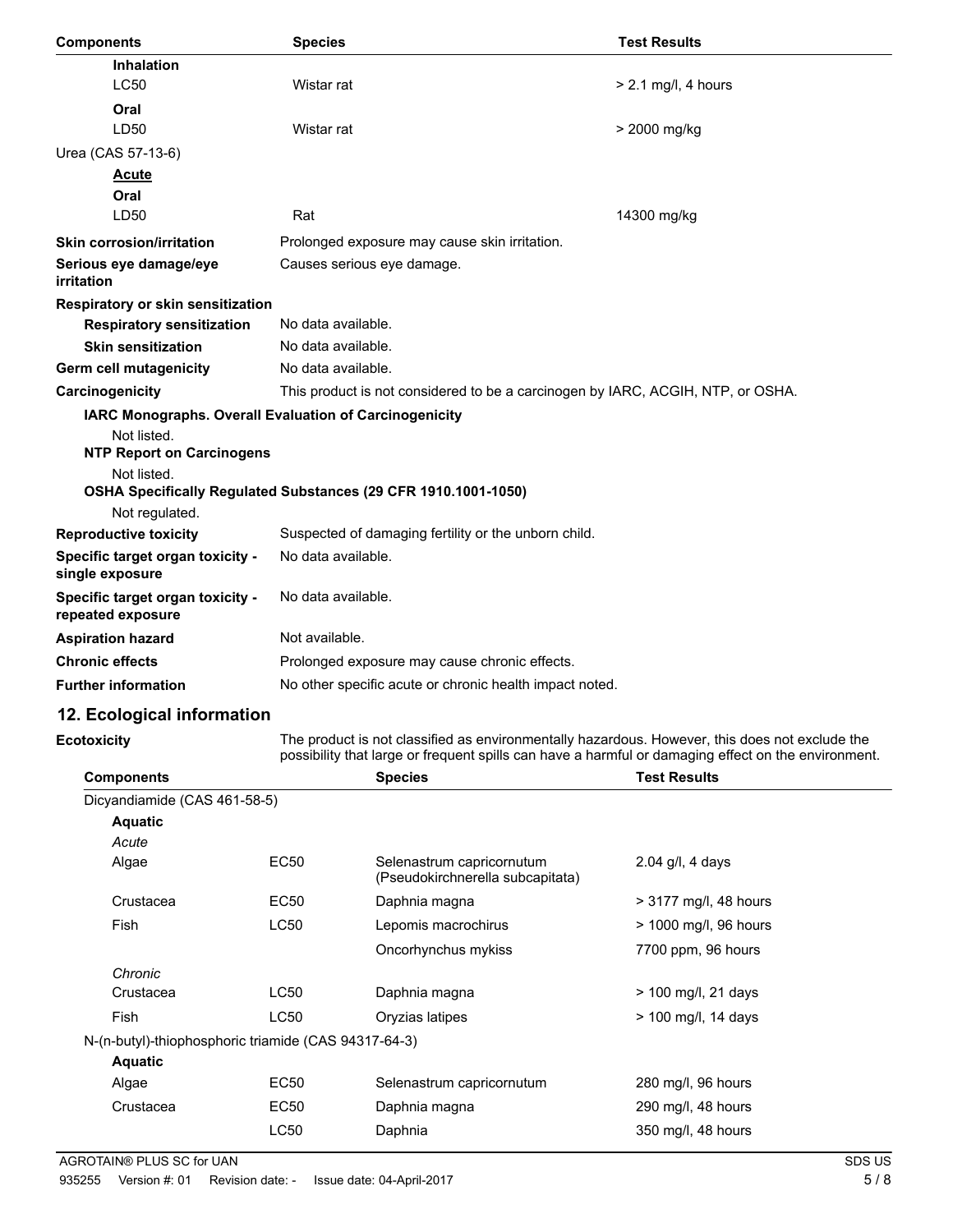| <b>Components</b>                                                       |                                                                                                                                                                                               | <b>Species</b>      | <b>Test Results</b>   |
|-------------------------------------------------------------------------|-----------------------------------------------------------------------------------------------------------------------------------------------------------------------------------------------|---------------------|-----------------------|
| Fish                                                                    | <b>LC50</b>                                                                                                                                                                                   | Lepomis macrochirus | 1140 mg/l, 96 hours   |
| Urea (CAS 57-13-6)                                                      |                                                                                                                                                                                               |                     |                       |
| <b>Aquatic</b>                                                          |                                                                                                                                                                                               |                     |                       |
| Fish                                                                    | LC50                                                                                                                                                                                          | Leuciscus idus      | > 6810 mg/l, 96 hours |
| Persistence and degradability                                           | No data available.                                                                                                                                                                            |                     |                       |
| <b>Bioaccumulative potential</b>                                        | No data available.                                                                                                                                                                            |                     |                       |
| Partition coefficient n-octanol / water (log Kow)<br>Urea (CAS 57-13-6) |                                                                                                                                                                                               | $-2.11$             |                       |
| <b>Mobility in soil</b>                                                 | This product is water soluble and may disperse in soil.                                                                                                                                       |                     |                       |
| Other adverse effects                                                   | No data available.                                                                                                                                                                            |                     |                       |
| 13. Disposal considerations                                             |                                                                                                                                                                                               |                     |                       |
| <b>Disposal instructions</b>                                            | Do not allow this material to drain into sewers/water supplies. Dispose in accordance with all<br>applicable regulations.                                                                     |                     |                       |
| Hazardous waste code                                                    | The waste code should be assigned in discussion between the user, the producer and the waste<br>disposal company.                                                                             |                     |                       |
| Waste from residues / unused<br>products                                | Disposal recommendations are based on material as supplied. Disposal must be in accordance<br>with current applicable laws and regulations, and material characteristics at time of disposal. |                     |                       |
| <b>Contaminated packaging</b>                                           | Since emptied containers may retain product residue, follow label warnings even after container is<br>emptied.                                                                                |                     |                       |
|                                                                         |                                                                                                                                                                                               |                     |                       |

## **14. Transport information**

#### **DOT**

Not regulated as dangerous goods.

#### **IATA**

Not regulated as dangerous goods.

### **IMDG**

Not regulated as dangerous goods.

**Transport in bulk according to** Not established. **Annex II of MARPOL 73/78 and the IBC Code**

## **15. Regulatory information**

This product is a "Hazardous Chemical" as defined by the OSHA Hazard Communication Standard, 29 CFR 1910.1200. **US federal regulations**

## **TSCA Section 12(b) Export Notification (40 CFR 707, Subpt. D)**

N-(n-butyl)-thiophosphoric triamide (CAS 94317-64-3) 1.0 % One-Time Export Notification only.

**OSHA Specifically Regulated Substances (29 CFR 1910.1001-1050)**

Not regulated.

**CERCLA Hazardous Substance List (40 CFR 302.4)**

Not listed.

**Hazard categories**

## **Superfund Amendments and Reauthorization Act of 1986 (SARA)**

Immediate Hazard - Yes Delayed Hazard - Yes Fire Hazard - No Pressure Hazard - No Reactivity Hazard - No

## **SARA 302 Extremely hazardous substance**

Not listed.

**SARA 311/312 Hazardous** Yes **chemical**

#### **SARA 313 (TRI reporting)** Not regulated.

AGROTAIN® PLUS SC for UAN SOLUS AND THE SUBSECTION OF THE SUBSECTION OF THE SUBSECTION OF THE SUBSECTION OF THE SUBSECTION OF THE SUBSECTION OF THE SUBSECTION OF THE SUBSECTION OF THE SUBSECTION OF THE SUBSECTION OF THE SU 935255 Version #: 01 Revision date: - Issue date: 04-April-2017 6 / 8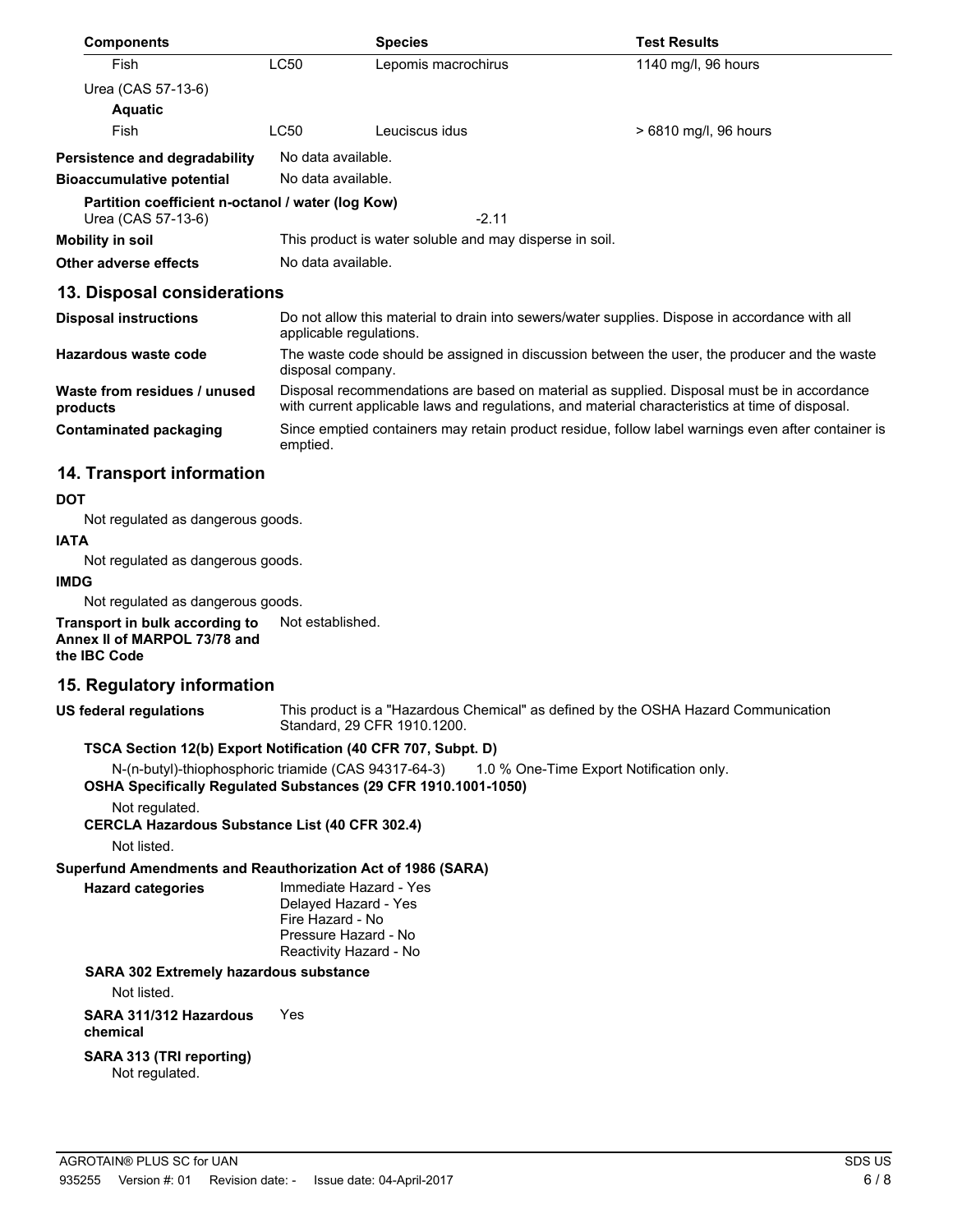| Other federal regulations                |                                                                                  |                        |
|------------------------------------------|----------------------------------------------------------------------------------|------------------------|
|                                          | Clean Air Act (CAA) Section 112 Hazardous Air Pollutants (HAPs) List             |                        |
| Not regulated.                           |                                                                                  |                        |
|                                          | Clean Air Act (CAA) Section 112(r) Accidental Release Prevention (40 CFR 68.130) |                        |
| Not regulated.                           |                                                                                  |                        |
| <b>Safe Drinking Water Act</b><br>(SDWA) | Not regulated.                                                                   |                        |
| US state regulations                     |                                                                                  |                        |
| US. Massachusetts RTK - Substance List   |                                                                                  |                        |
| Not regulated.                           |                                                                                  |                        |
|                                          | US. New Jersey Worker and Community Right-to-Know Act                            |                        |
| Not listed.                              |                                                                                  |                        |
|                                          | US. Pennsylvania Worker and Community Right-to-Know Law                          |                        |
| Not listed.                              |                                                                                  |                        |
| US. Rhode Island RTK                     |                                                                                  |                        |
| Not regulated.                           |                                                                                  |                        |
| International Inventories                |                                                                                  |                        |
| Country(s) or region                     | Inventory name                                                                   | On inventory (yes/no)* |
| Australia                                | Australian Inventory of Chemical Substances (AICS)                               | Yes                    |
|                                          |                                                                                  |                        |

| Australia                   | Australian Inventory of Chemical Substances (AICS)                        | <b>Yes</b> |
|-----------------------------|---------------------------------------------------------------------------|------------|
| Canada                      | Domestic Substances List (DSL)                                            | Yes        |
| Canada                      | Non-Domestic Substances List (NDSL)                                       | No.        |
| China                       | Inventory of Existing Chemical Substances in China (IECSC)                | No.        |
| Europe                      | European Inventory of Existing Commercial Chemical<br>Substances (EINECS) | No.        |
| Europe                      | European List of Notified Chemical Substances (ELINCS)                    | No.        |
| Japan                       | Inventory of Existing and New Chemical Substances (ENCS)                  | No.        |
| Korea                       | Existing Chemicals List (ECL)                                             | <b>Yes</b> |
| New Zealand                 | New Zealand Inventory                                                     | Yes        |
| Philippines                 | Philippine Inventory of Chemicals and Chemical Substances<br>(PICCS)      | No         |
| United States & Puerto Rico | Toxic Substances Control Act (TSCA) Inventory                             | Yes        |

\*A "Yes" indicates this product complies with the inventory requirements administered by the governing country(s). A "No" indicates that one or more components of the product are not listed or exempt from listing on the inventory administered by the governing country(s).

## **16. Other information, including date of preparation or last revision**

| <b>Issue date</b>            | 04-April-2017                                                                                       |
|------------------------------|-----------------------------------------------------------------------------------------------------|
| <b>Revision date</b>         |                                                                                                     |
| <b>Version</b> #             | 01                                                                                                  |
| <b>Further information</b>   | HMIS® is a registered trade and service mark of the NPCA.                                           |
| HMIS <sup>®</sup> ratings    | Health: $3*$<br>Flammability: 1<br>Physical hazard: 0                                               |
| <b>NFPA ratings</b>          | 3<br>0                                                                                              |
| <b>List of abbreviations</b> | EC50: Effective Concentration, 50%.                                                                 |
| <b>References</b>            | LC50: Lethal Concentration, 50%.<br>EPA: Acquire database<br>HSDB® - Hazardous Substances Data Bank |
|                              |                                                                                                     |